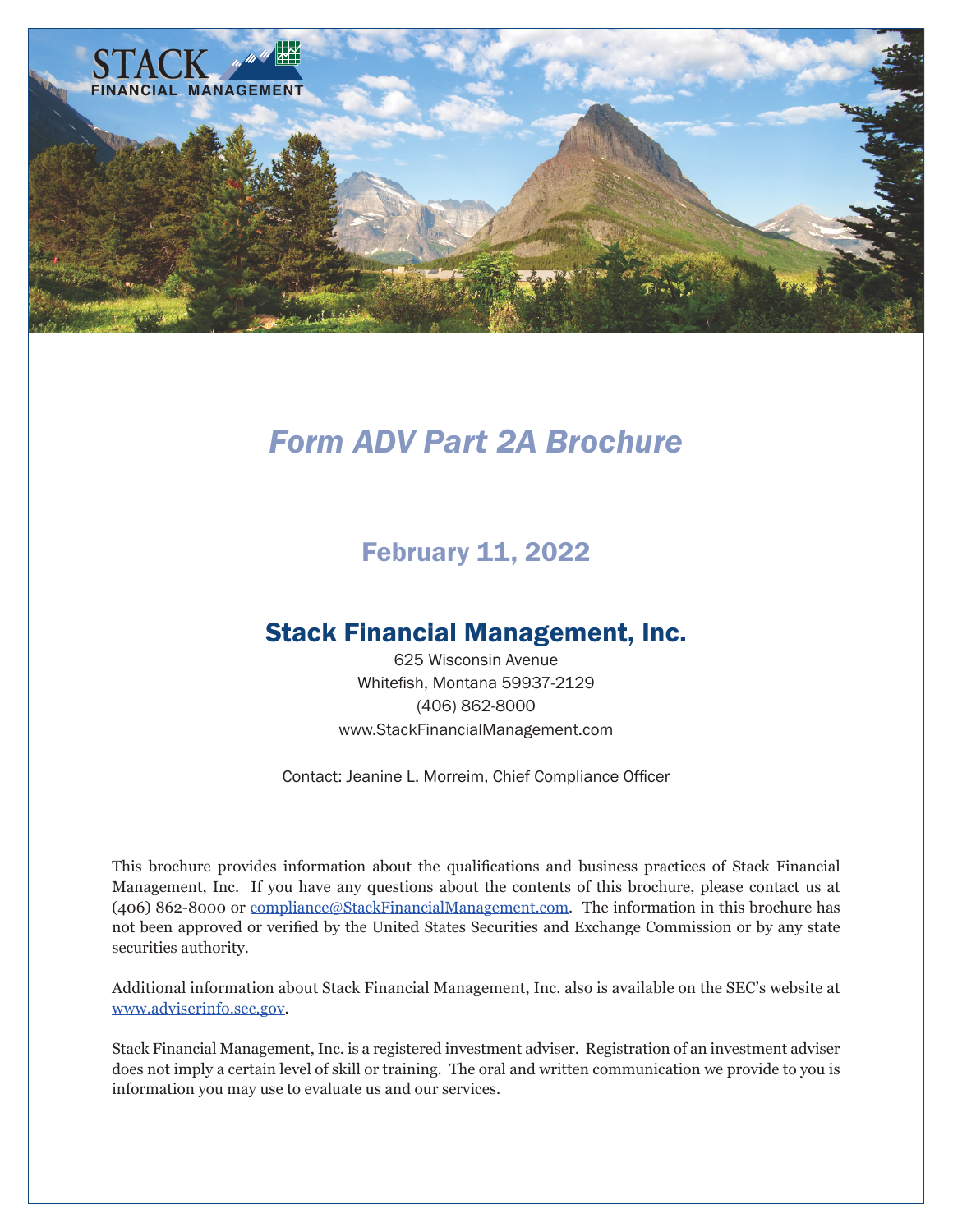

### <span id="page-1-0"></span>Item 2 Material Changes

We have made the following material changes to this Brochure since our last annual amendment filing on March 5, 2021:

- Our Chief Compliance Officer has been changed from Catherine M. Hetrick to Jeanine L. Morreim. Ms. Morreim is registered as an investment adviser representative with the firm but does not plan to provide investment advice to clients. Ms. Hetrick will continue to be actively involved with SFM in a managing and consulting capacity.
- Item 4 has been updated to include the offering of limited financial planning consulting services, the scope of which will depend upon the specific needs and requests of the client.

ANY QUESTIONS: Stack Financial Management's Chief Compliance Officer, Jeanine Morreim, remains available to address any questions regarding the above changes, or any other issues pertaining to this Brochure.

Consistent with current regulations, we will ensure that all clients of Stack Financial Management receive a summary of any material changes to this and subsequent Brochures within 120 days of the close of our business' fiscal year. Furthermore, we will provide all clients with other interim disclosures about material changes as necessary. These documents are provided to clients, without charge, and may be requested at any time by contacting us at (406) 862-8000 or [compliance@StackFinancialManagement.com](mailto:compliance%40StackFinancialManagement.com?subject=Stack%20Financial%20Management).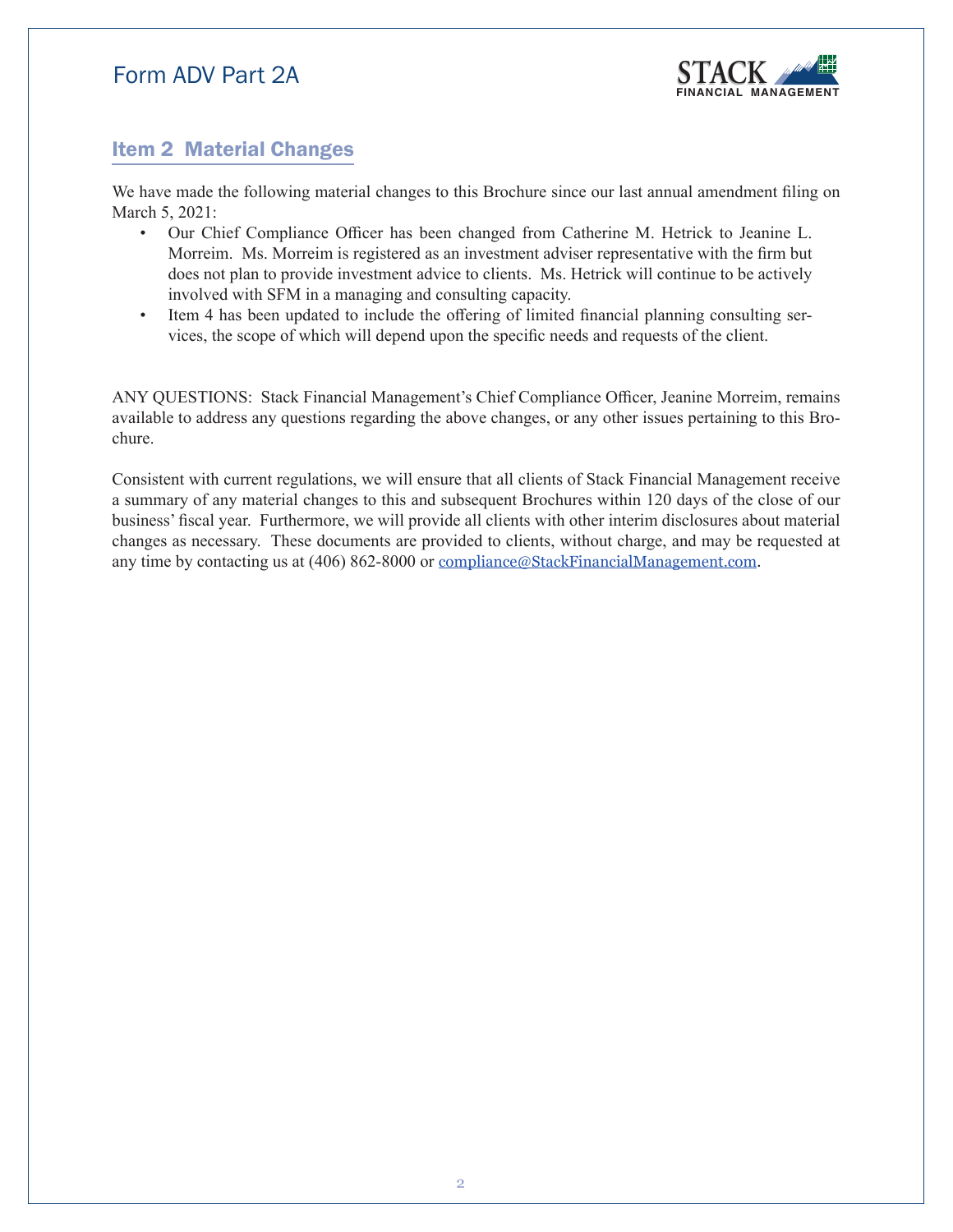

# **Item 3 Table of Contents**

| Item 11 Code of Ethics, Participation or Interest in Client Transactions and Personal Trading 11 |
|--------------------------------------------------------------------------------------------------|
|                                                                                                  |
|                                                                                                  |
|                                                                                                  |
|                                                                                                  |
|                                                                                                  |
|                                                                                                  |
|                                                                                                  |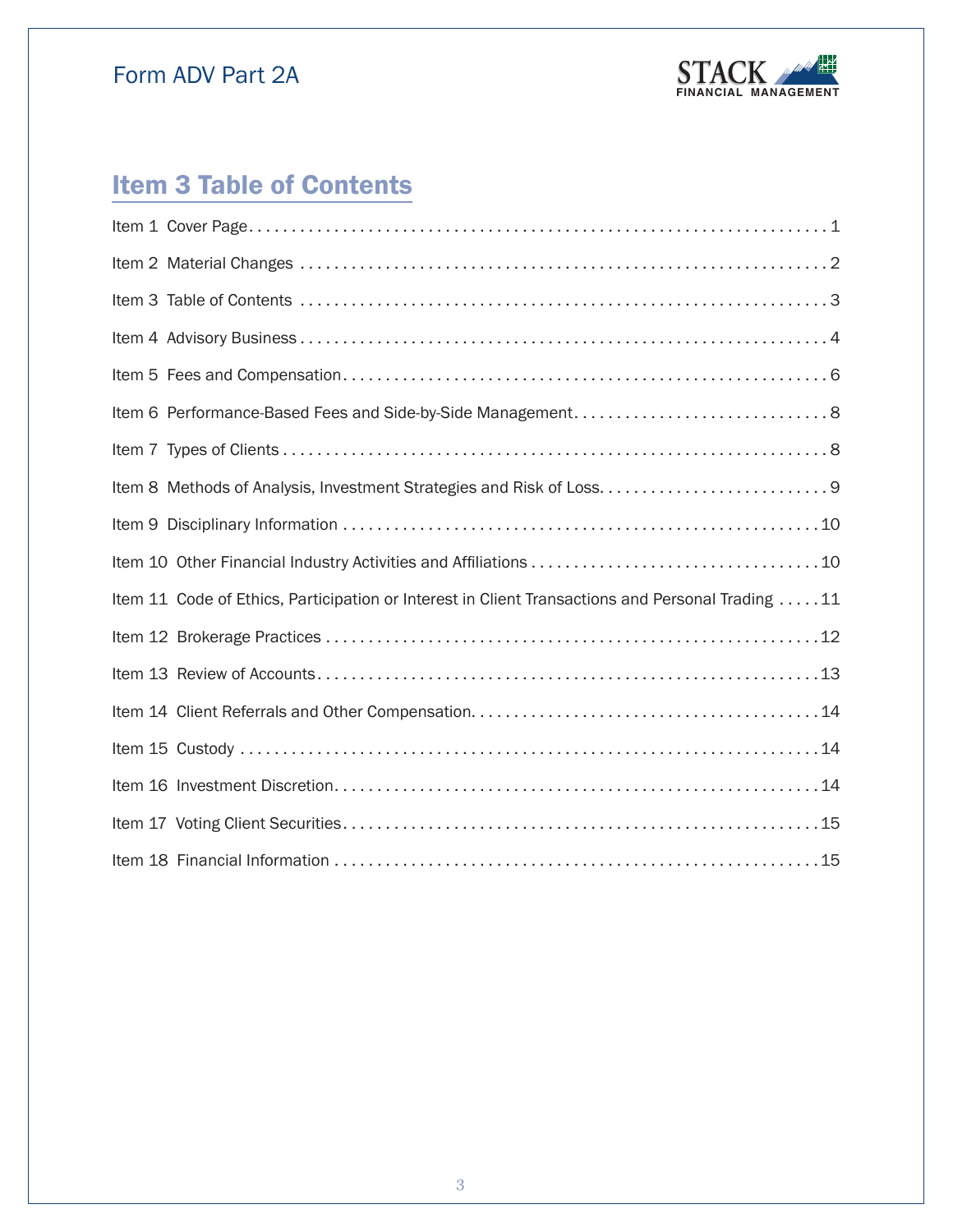

### <span id="page-3-0"></span>Item 4 Advisory Business

Stack Financial Management, Inc. ("SFM" or the "Firm") is a corporation that was formed in the State of Montana on January 19, 1994. SFM was registered with the SEC as an Investment Adviser Firm in February 1994. SFM is principally owned by James B. Stack, and Mr. Stack is the Firm's President.

#### Investment Advisory Services

Stack Financial Management offers investment advisory services on a fee-only basis to its clients, which include individuals, pension and profit-sharing plans, business entities, trusts, estates and charitable organizations, etc. SFM may also serve as sub-advisor to clients of another registered advisor.

Investment advisory services offered by SFM primarily focus on the management of equity (stock-based) portfolios, with an analytical emphasis on adjusting allocation based on the measured or perceived level of risk in the stock market, as described in Item 8 below.

Stack Financial Management provides investment advisory services specific to the needs of each client, but within management guidelines and objectives established by SFM, which shall include, but not be limited to, Capital Appreciation Portfolios and Value & Dividend Portfolios. Individual clients may select an objective for each account based on his/her needs or preference. Prior to providing investment advisory services, an investment adviser representative will ascertain each client's investment objective(s). Thereafter, SFM shall allocate investment assets consistent with the designated investment objective(s). The client may, at any time, impose reasonable restrictions, in writing, on our services or the types of securities to be held in their account.

Although SFM does not hold itself out as a financial planner, we will provide limited financial planning consulting services, the scope of which will depend upon the specific needs and requests of the client. In the event that a client's situation changes, it is the client's obligation to advise SFM that he/she/it desires follow-up planning/consulting services. See Limitations of Financial Planning and Non-Investment Consulting/Implementation Services below.

#### Wrap Fee Programs

Stack Financial Management does not participate in any wrap fee programs.

### Assets Under Management

As of December 31, 2021, Stack Financial Management had \$1,712,114,137 in assets under management on a discretionary basis.

#### **Other Business**

Stack Financial Management's Principal, James B. Stack, is also the founder and owner of InvesTech Research, LLC ("InvesTech"), which conducts stock market research and publishes a general circulation investment newsletter and website known as "InvesTech Research."

James and Lisa Stack (Mr. Stack's wife and SFM's Secretary/Treasurer) are co-owners of Last Best Place Investments, LLC, which is the owner of an office building that is leased by Stack Financial Management.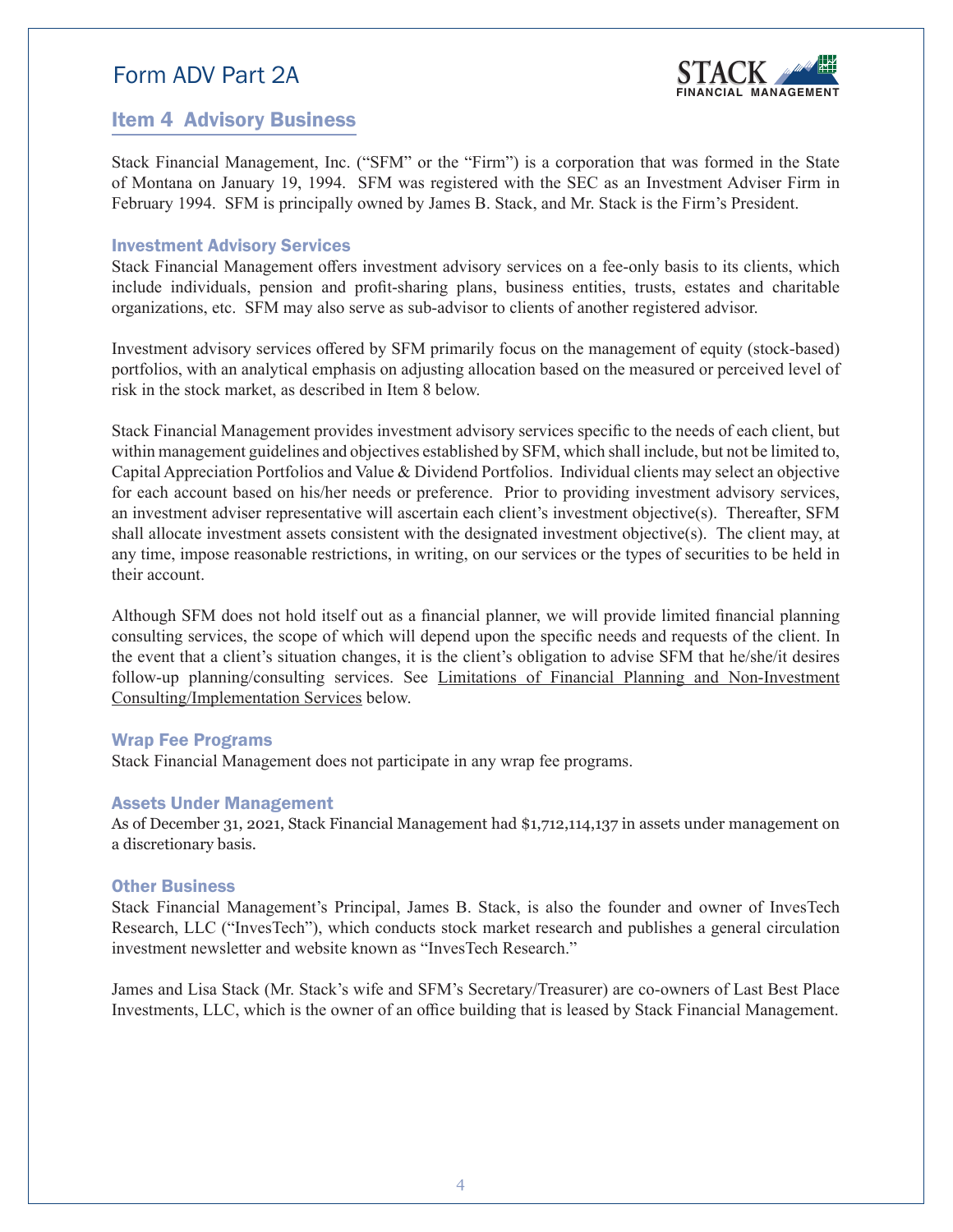

### Miscellaneous

Limitations of Financial Planning and Non-Investment Consulting/Implementation Services

To the extent requested by the client, SFM will generally provide (inclusive of its advisory fee set forth at Item 5 below) limited financial planning and related consulting services regarding non-investment related matters, such as tax and estate planning, insurance, etc. In the event that a client's situation changes, it is the client's obligation to advise SFM that it desires follow-up planning/consulting services. **Please Note**: SFM **does not** serve as an attorney, accountant, or insurance agency, and no portion of our services should be construed as same. Accordingly, SFM **does not** prepare legal documents, prepare tax returns, or sell insurance products. To the extent requested by a client, we may recommend the services of other professionals for certain non-investment implementation purposes (i.e., attorneys, accountants, insurance, etc.). The client retains absolute discretion over all such implementation decisions and is free to accept or reject any recommendation that we make. If the client engages any professional (i.e., attorney, accountant, insurance agent, etc.), recommended or otherwise, and a dispute arises thereafter relative to such engagement, the client agrees to seek recourse exclusively from and against the engaged professional. At all times, the engaged licensed professional[s] (i.e., attorney, accountant, insurance agent, etc.), and **not** SFM, shall be responsible for the quality and competency of the services provided.

#### Trustee Directed ERISA Plans

SFM may be engaged to provide discretionary investment advisory services to The Employee Retirement Income Security Act of 1974 ("ERISA") retirement plans, whereby the Firm shall manage Plan assets consistent with the investment objective designated by the Plan trustees. In such engagements, SFM will serve as an investment fiduciary as that term is defined under ERISA. SFM will generally provide services on an "assets under management" fee basis per the terms and conditions of an *Investment Advisory Agreement* between the Plan and the Firm.

#### Retirement Rollovers-Potential for Conflict of Interest

A client or prospective client leaving an employer typically has four options regarding an existing retirement plan (and may engage in a combination of these options): (i) leave the money in the former employer's plan, if permitted; (ii) roll over the assets to the new employer's plan, if one is available and rollovers are permitted; (iii) roll over to an Individual Retirement Account ("IRA"); or (iv) cash out the account value (which could, depending upon the client's age, result in adverse tax consequences). If Stack Financial Management recommends that a client roll over their retirement plan assets into an account to be managed by the Firm, such a recommendation creates a conflict of interest if SFM will earn new (or increase its current) compensation as a result of the rollover. **No client is under any obligation to roll over retirement plan assets to an account managed by Stack Financial Management**. **SFM's Chief Compliance Officer, Jeanine Morreim, remains available to address any questions that a client or prospective client may have regarding the potential for conflict of interest presented by such rollover recommendation.**

#### Sub-Advisory Engagements

SFM may also serve as a sub-adviser to unaffiliated registered investment advisers per the terms and conditions of a written Sub-Advisory Agreement. With respect to its sub-advisory services, the unaffiliated investment advisers that engage SFM's sub-advisory services maintain both the initial and ongoing day-to-day relationship with the underlying client, including initial and ongoing determination of client suitability for SFM's designated investment strategies.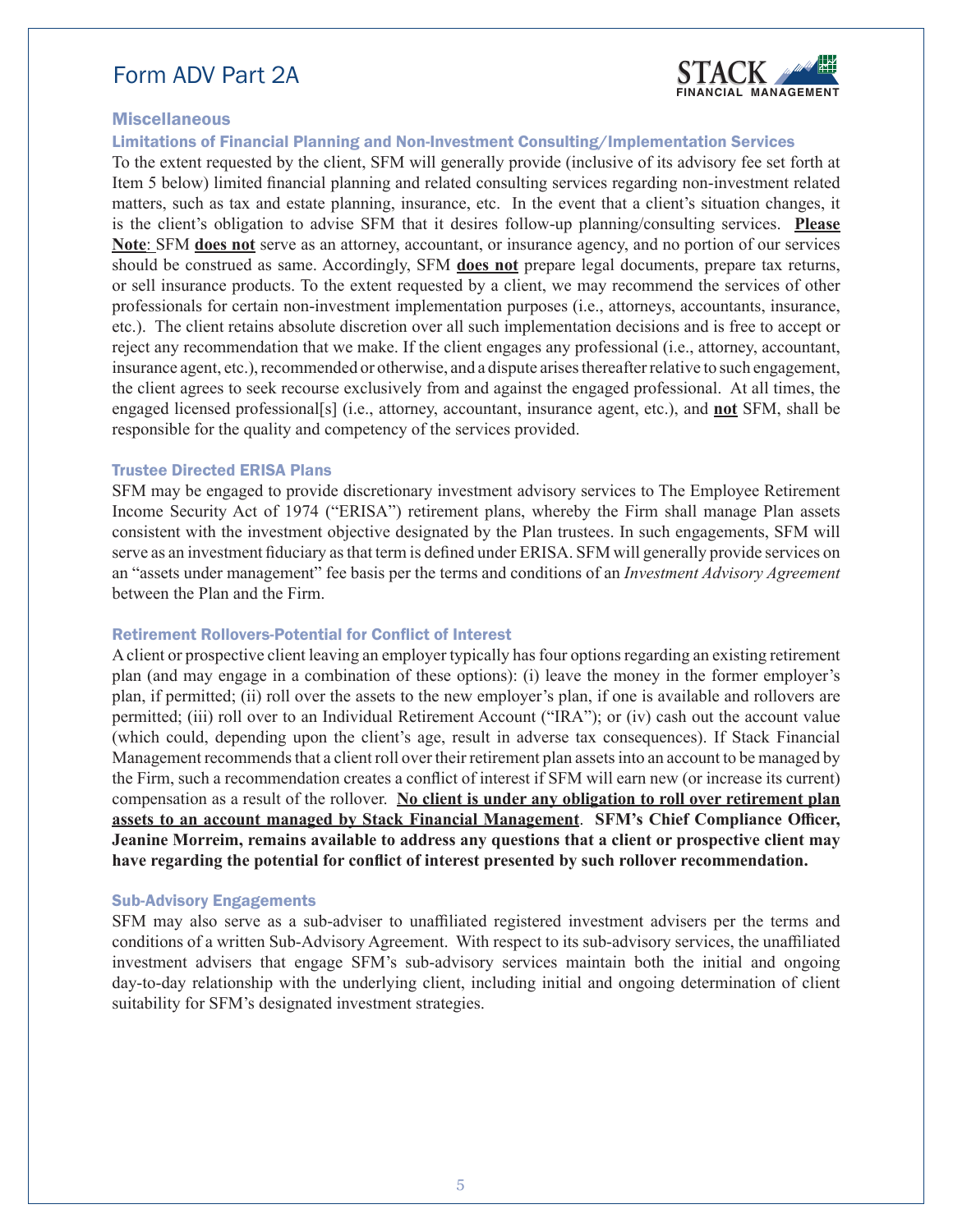

#### <span id="page-5-0"></span>Inverse Market Strategies

SFM may utilize long and short mutual funds and/or exchange traded funds that are designed to perform in an inverse relationship to certain market indices (at a rate of 1 time the inverse [opposite] result of the corresponding index) as an investment strategy and/or for the purpose of hedging against downside market risk. There can be **no assurance** that such strategy will prove profitable or successful. In light of this risk/reward, a client may direct SFM, in writing, not to employ such strategy for his/her/their/its accounts. **SFM's Chief Compliance Officer, Jeanine Morreim, remains available to address any questions that a client or prospective client may have regarding the above.**

#### Client Obligations

In performing our services, SFM shall not be required to verify any information received from the client or from the client's other professionals, and is expressly authorized to rely thereon. Moreover, it remains each client's responsibility to promptly notify us if there is ever any change in his/her/its financial situation or investment objectives for the purpose of reviewing/evaluating/revising our previous recommendations and/or services.

#### Investment Risk

Different types of investments involve varying degrees of risk, and it should not be assumed that future performance of any specific investment or investment strategy (including the investments and/or investment strategies recommended or undertaken by SFM) will be profitable or equal any specific performance level(s).

### Item 5 Fees and Compensation

The client can determine to engage Stack Financial Management to provide discretionary investment advisory services on a *fee-only* basis.

If a client determines to engage SFM to provide investment advisory services, our annual investment advisory fee shall be based upon a percentage (%) of the market value of assets placed under SFM's management as follows:

| Total Value of Account(s)                                                   | Annual Fee |  |
|-----------------------------------------------------------------------------|------------|--|
| Less than $$1,250,000$                                                      | 1.20%      |  |
| $$1,250,000 - $2,999,999$                                                   | 1.00%      |  |
| $$3,000,000 - $4,999,999$                                                   | 0.85%      |  |
| $$5,000,000 - $10,000,000$                                                  | $0.75\%$   |  |
| A tiered fee structure applies for accounts over \$10,000,000 – please call |            |  |

- Fees are calculated based on the total value of all related accounts (based on immediate family or household relationship) under management for an individual client.
- Account minimum asset level for investment advisory services is \$750,000, except as noted in Item 7 below.
- If an account is established above a particular fee schedule breakpoint or appreciates above a breakpoint to receive a lower management fee, then that lower fee shall apply even if the account drops below the breakpoint, unless the reduction in assets under management is primarily due to withdrawals.
- Fee Differentials: Although we price our advisory services based upon the client's assets under management as stated above, similarly situated clients could pay different fees based upon a combination of factors (see Item 7 below).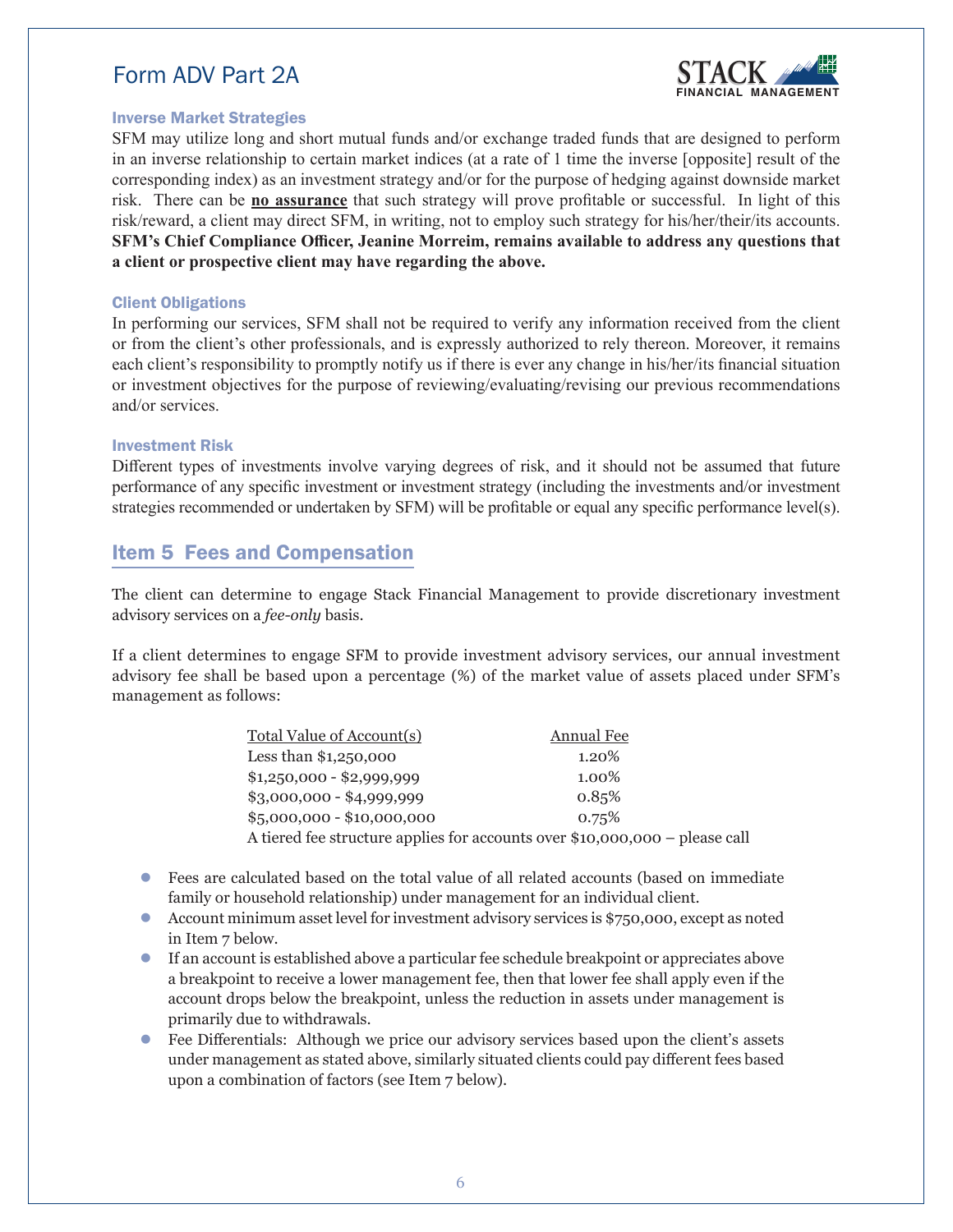

### Cash Positions

SFM continues to treat cash as an asset class. As such, unless determined to the contrary by SFM, all cash positions (money markets, etc.) shall continue to be included as part of assets under management for purposes of calculating SFM's advisory fee. At any specific point in time, depending upon perceived or anticipated market conditions/events (there being **no guarantee** that such anticipated market conditions/ events will occur), SFM may maintain cash positions for defensive purposes. In addition, while assets are maintained in cash, such amounts could miss market advances. Depending upon current yields, SFM's advisory fee could exceed the interest paid by the client's money market fund.

Stack Financial Management may choose, at its exclusive discretion, to waive a portion of the quarterly investment advisory fee for any billing period in which an average of thirty percent (30%) or more of our total assets under management is held in or allocated to cash or cash-equivalent investments such as Treasury Bills or Money Market Funds. Any percentage waiver shall apply equally to each account managed by SFM.

### Billing Practices

Stack Financial Management's annual investment advisory fee shall be prorated and billed quarterly, in advance, based upon the market value of the assets on the last business day of the previous quarter. For new clients, unless otherwise specified, the initial quarterly fee is due beginning with the first full quarter following acceptance of the *Investment Advisory Agreement* and establishment of the account. Clients may elect to have our advisory fees deducted from their custodial account. Both SFM's *Investment Advisory Agreement* and the custodial/clearing agreement may authorize the custodian to debit the account for the amount of our investment advisory fee and to directly remit that management fee to SFM in compliance with regulatory procedures. In the limited event that SFM bills the client directly, payment is due upon receipt of our invoice.

### Custodian Charges and Other Fees or Expenses

As discussed in Item 12 below, when requested to recommend a broker-dealer/custodian for client accounts, Stack Financial Management recommends that Charles Schwab and Co., Inc. ("Schwab") serve as the broker-dealer/custodian for client investment management assets. Broker-dealers such as Schwab may charge brokerage commissions, transaction, and/or other type fees for effecting certain securities transactions (e.g., transaction fees for certain no-load mutual funds). The types of securities for which transaction fees, commissions, and/or other type fees (as well as the amount of those fees) shall differ depending upon the broker-dealer/custodian (while certain custodians, including Schwab, do not currently charge fees on individual equity transactions, others do). These fees/charges are in addition to SFM's investment advisory fee described above. SFM does not receive any portion of these fees/charges. The broker-dealer/custodian may also charge a fee for special client requested services such as wire transfers, overnight mail, etc.

SFM may also utilize mutual funds and exchange traded funds for its client portfolios. In addition to SFM's investment advisory fee described above, and transaction and/or custodial fees discussed above, clients will also incur, relative to all mutual fund and exchange traded fund purchases, charges imposed at the fund level (e.g., management fees and other fund expenses).

### Cancellation or Termination of Advisory Services

The *Investment Advisory Agreement* between SFM and the client will continue in effect until terminated by either party by written notice in accordance with the terms of the *Investment Advisory Agreement*. Upon termination, SFM shall refund the pro-rated portion of the advanced advisory fee paid based upon the number of days remaining in the billing quarter. A new client shall also have five business days subsequent to executing the *Investment Advisory Agreement* to terminate SFM's services without penalty.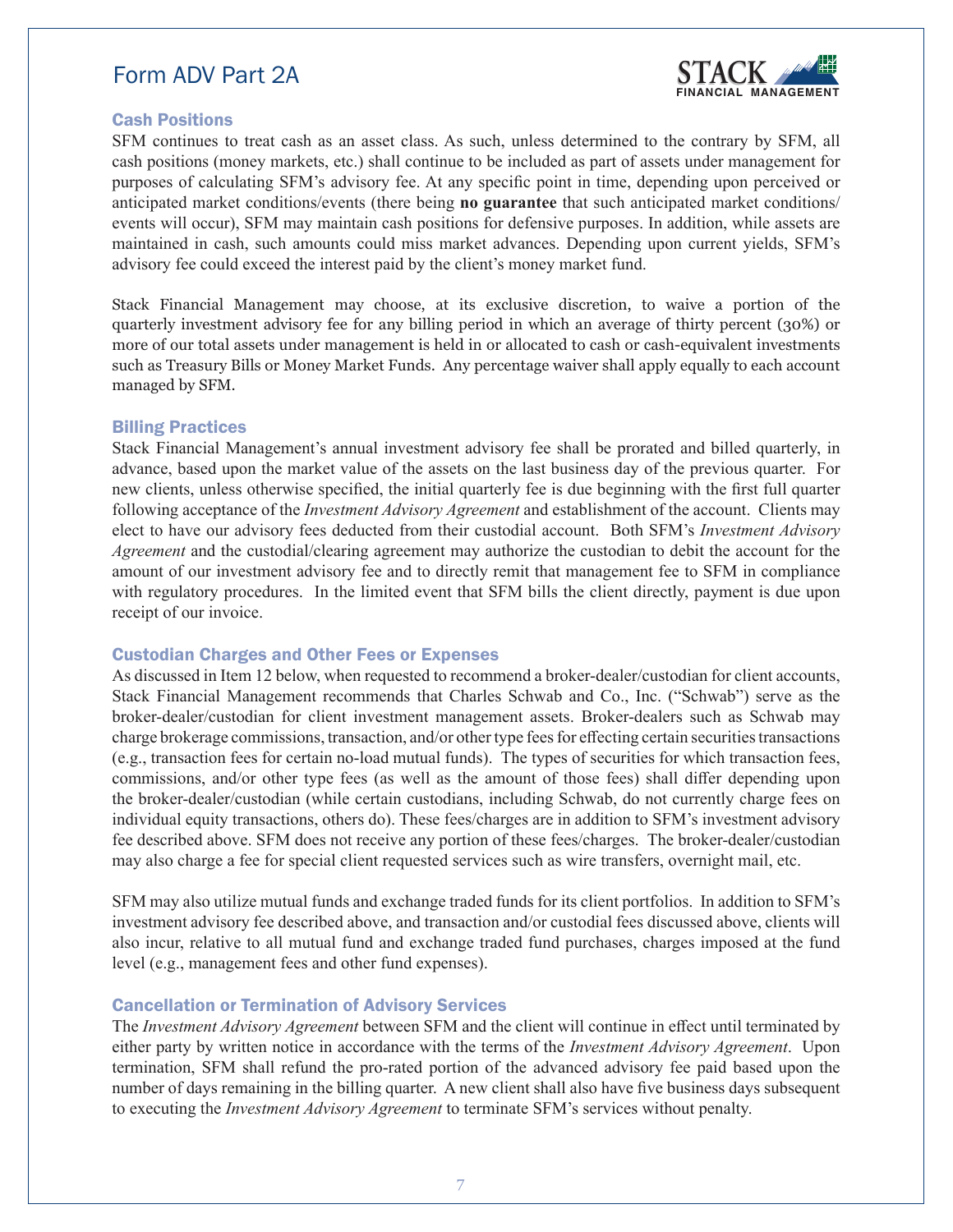

### <span id="page-7-0"></span>Other Compensation

Neither Stack Financial Management, nor its representatives accept compensation from the sale of securities or other investment products.

**SFM's Chief Compliance Officer, Jeanine Morreim, remains available to address any questions that a client or prospective client may have regarding the above fees, billing practices, or cancellation policy**.

### Additional Information

### Trade Error Policy

If Stack Financial Management makes an error when submitting a trade order on a client's behalf, it is SFM policy that the error be corrected as soon as possible and in such a manner that the affected client is not disadvantaged and bears no loss. Immediately upon recognition of an error, we will contact the broker-dealer (i.e., Schwab), to initiate any correcting action necessary to rectify the error. If a correcting trade would result in a loss or gain within a client's account, the following will apply:

- If a loss of \$100 or more occurs, Stack Financial Management is responsible for the cost of correcting the trade.
- If an investment gain of \$100 or more occurs, the gain will remain in the client's account *unless*: a) the same error involved another client's account(s) that should have received the gain; or b) it is not permissible for the client to retain the gain; or c) the client decides to forego the gain (e.g., due to tax reasons). If the gain does not remain in the client's account, Schwab will donate any portion that is equal to or greater than \$100 to charity.
- If the loss or gain is less than \$100, then Schwab will be directed to correct the trade at its expense, and at no cost or benefit to the client's account or to Stack Financial Management.

### Item 6 Performance-Based Fees and Side-by-Side Management

Neither Stack Financial Management nor any supervised person of SFM accepts performance-based fees.

### Item 7 Types of Clients

Clients of Stack Financial Management shall generally include individuals, pension and profit-sharing plans, business entities, trusts, estates, and charitable organizations. In addition, SFM may agree to serve as a sub-advisor for similar clients of another advisor pursuant to a Sub-Advisory Agreement.

Stack Financial Management generally requires a \$750,000 minimum asset level in a single account for investment advisory services, or \$1,000,000 in two accounts provided neither account is less than \$250,000. Existing clients may open additional related accounts, based on family or household relationship, with a minimum asset level of \$250,000 each. SFM, in its discretion, may charge a lesser investment advisory fee, charge a flat fee, waive its minimum asset requirement, waive its fee entirely, or charge a fee on a different interval, based upon certain criteria (i.e., anticipated future earning capacity, anticipated future additional assets, dollar amount of assets to be managed, related accounts, account composition, complexity of the engagement, anticipated services to be rendered, grandfathered fee schedules, employees and family members, courtesy accounts, competition, negotiations with client, etc.). **Please Note**: As a result of the above, similarly situated clients could pay different fees. In addition, similar advisory services may be available from other investment advisers for similar or lower fees. **SFM's Chief Compliance Officer, Jeanine Morreim, remains available to address any questions that a client or prospective client may have regarding advisory fees.**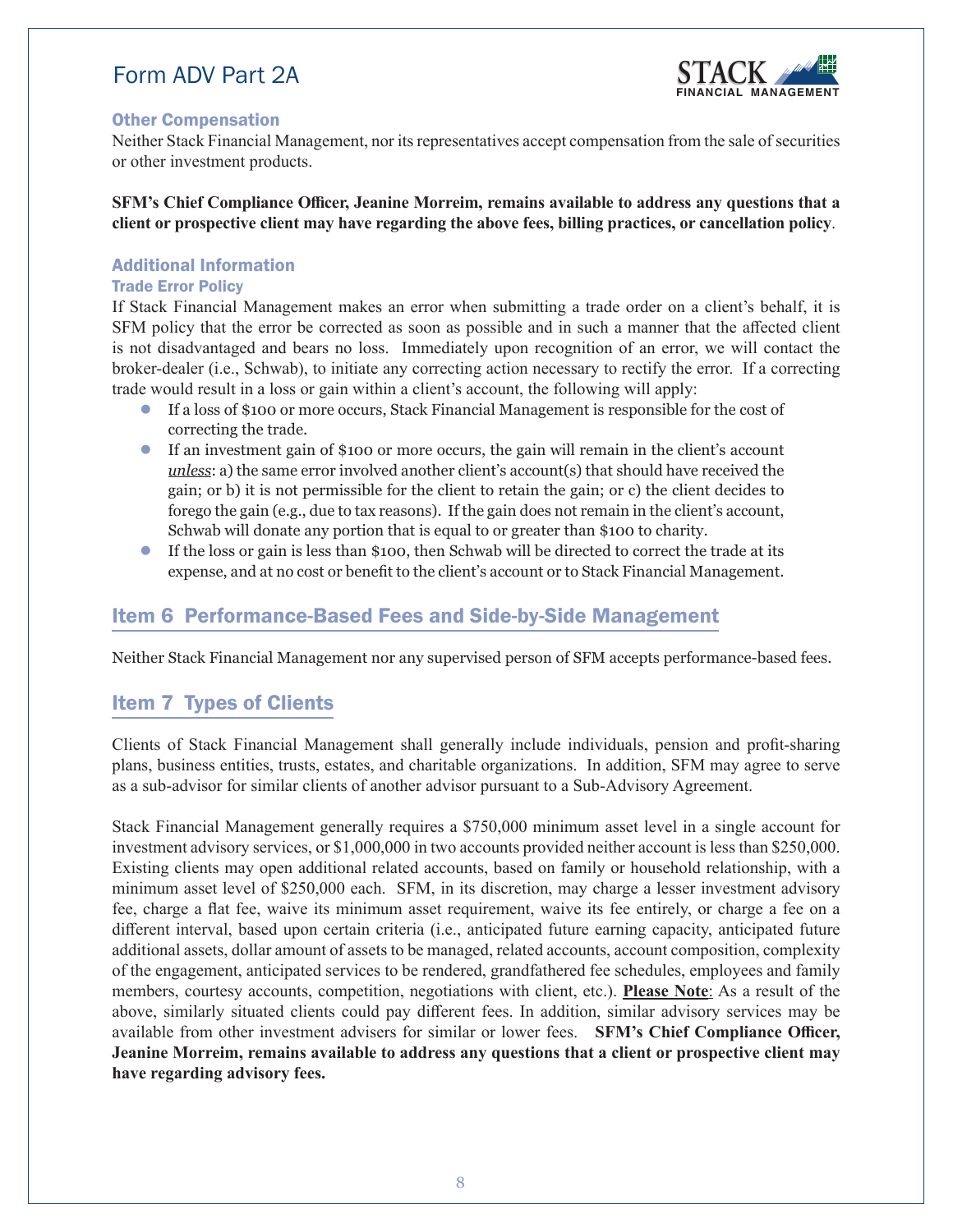

### <span id="page-8-0"></span>Item 8 Methods of Analysis, Investment Strategies and Risk of Loss

### Methods of Analysis

Stack Financial Management utilizes historical, macroeconomic, and technical analysis to assess the degree of risk in the market and determine investment allocation based on that measured or perceived level of risk. This analysis includes indicators developed internally at InvesTech Research or published by other research firms and government agencies.

Sector studies, based on historical data and relative sector performance in past economic cycles or similar market climate, are also utilized in determining optimal sector allocation or weighting based on market conditions and economic outlook.

In addition, SFM employs fundamental analysis of corporate reports, balance sheets, income statements, and historical valuation metrics in the selection of individual securities for client portfolios.

### Investment Strategies

Stack Financial Management strives to meet the investment objectives of clients through two broad categories: Capital Appreciation Portfolios and Value & Dividend Portfolios, as described below.

#### Capital Appreciation Portfolios

Designed for clients whose primary objective is conservative growth and where income is not a primary consideration. These portfolios are particularly well suited for value-oriented investors seeking to maximize their retirement or long-term savings, and who have over 10 years until retirement or anticipated capital withdrawals. This strategy selects companies with strong internal growth characteristics in revenue and earnings, which typically are market leaders in their core business. While valuation is an important consideration, the emphasis is on growth at a reasonable price.

#### Value & Dividend Portfolios

Designed for clients who desire capital gain potential, but with a consistent and relatively high level of dividend income. This option is most suitable for conservative clients, who want more stable returns and a potentially lower level of price volatility, or retired clients seeking current income from their portfolio. This strategy identifies quality companies that are undervalued or temporarily out of favor, but offer solid earnings and attractive dividend yields.

Investments in both *Capital Appreciation Portfolios* and *Value & Dividend Portfolios* may include:

- Predominantly large-cap and mid-cap stocks, with some small-cap stocks.
- Exchange traded funds ("ETF"), sector funds, or mutual funds.
- International stocks (ADRs) or funds.
- Defensive positions in an inverse-index ETF or mutual fund if conditions warrant.
- Limited positions in bonds or bond funds under special circumstances.
- Money market funds, certificates of deposit or T-bills.

#### Risk of Loss

Investing in the stock market and in individual securities involves risk of loss. It should not be assumed that future performance of any specific investment or investment strategy (including the investments and/ or investment strategies recommended or undertaken by Stack Financial Management) will be profitable or equal any specific performance level.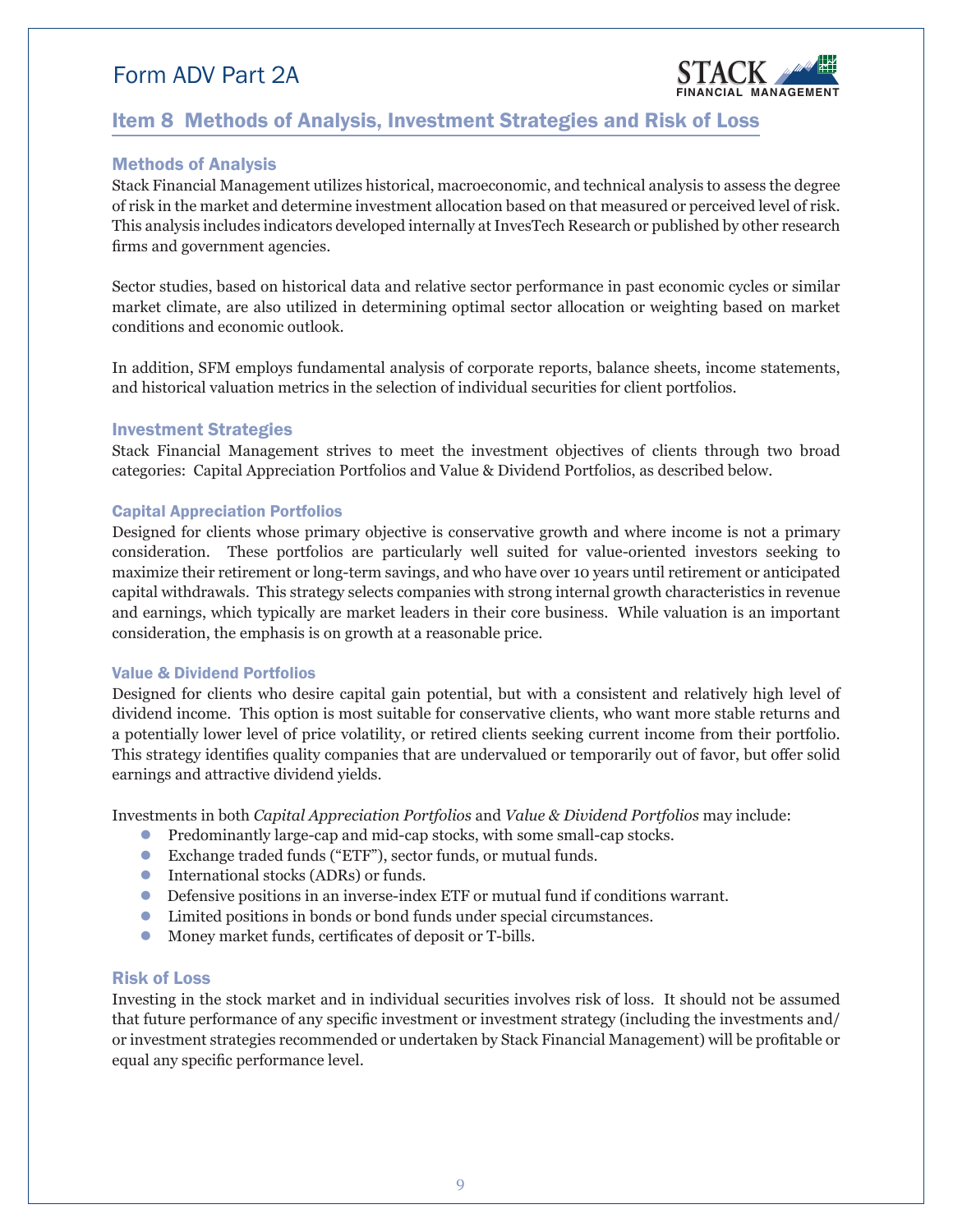

### <span id="page-9-0"></span>Material Risks

As part of our investment strategy, Stack Financial Management allocates client investment assets among various individual stocks, exchange traded funds and/or mutual funds, bonds and other fixed income securities, or cash on a discretionary basis in accordance with the client's designated investment objective(s), as outlined above. Our methods of analysis and investment strategies do not present any unusual risks; however, every method of analysis or investment strategy has its own inherent risks.

To perform an accurate market analysis SFM must have access to current/new market information. We have no control over the timeliness or accuracy of market information; therefore, certain analyses may be based on market information that is outdated or inaccurate, thereby limiting the value of resulting analysis. Furthermore, an accurate market analysis can only produce a forecast of the level of market risk or direction of market values. There can be no assurances that such forecasts will materialize into actionable and/or profitable investment opportunities, or that SFM will correctly measure and adequately protect against the level of market risk.

At any specific point in time, depending upon perceived or anticipated market conditions/events, Stack Financial Management may maintain substantial cash positions for defensive purposes. There is no guarantee that such anticipated market conditions/events will occur, in which case the cash level of the account may reduce the potential gain from what it otherwise may have been.

Also, SFM may utilize long and short mutual funds and/or ETFs that perform in an inverse relationship to certain market indices and reduce overall market exposure in the portfolio when there is significant risk of a severe market correction or bear market. There is, however, no guarantee that such a correction or bear market will occur, in which case potential gains in the portfolio will be reduced from what they might otherwise have been.

Different types of investments involve varying degrees of risk, and it should not be assumed that future performance of any specific investment or investment strategy (including the investments and/or investment strategies recommended or undertaken by Stack Financial Management) will be profitable or equal any specific performance level.

### Item 9 Disciplinary Information

We are required to disclose any legal or disciplinary events that are material to a client's or prospective client's evaluation of our advisory business or the integrity of our management. Neither Stack Financial Management nor any of our management personnel has ever been the subject of any legal or disciplinary events.

### Item 10 Other Financial Industry Activities and Affiliations

Neither Stack Financial Management, nor our representatives, are registered or have an application pending to register as a securities broker-dealer or a registered representative of a broker-dealer.

Neither Stack Financial Management, nor our representatives, are registered or have an application pending to register as a futures commission merchant, commodity pool operator, a commodity trading advisor, or a representative of the foregoing.

Stack Financial Management's Principal and founder, James Stack, owns InvesTech, an investment research firm and newsletter publisher. SFM purchases an InvesTech newsletter subscription for each of its clients and advertises in the InvesTech newsletter on a periodic basis.

Stack Financial Management does not receive, directly or indirectly, compensation from other investment advisors that we may recommend for our clients.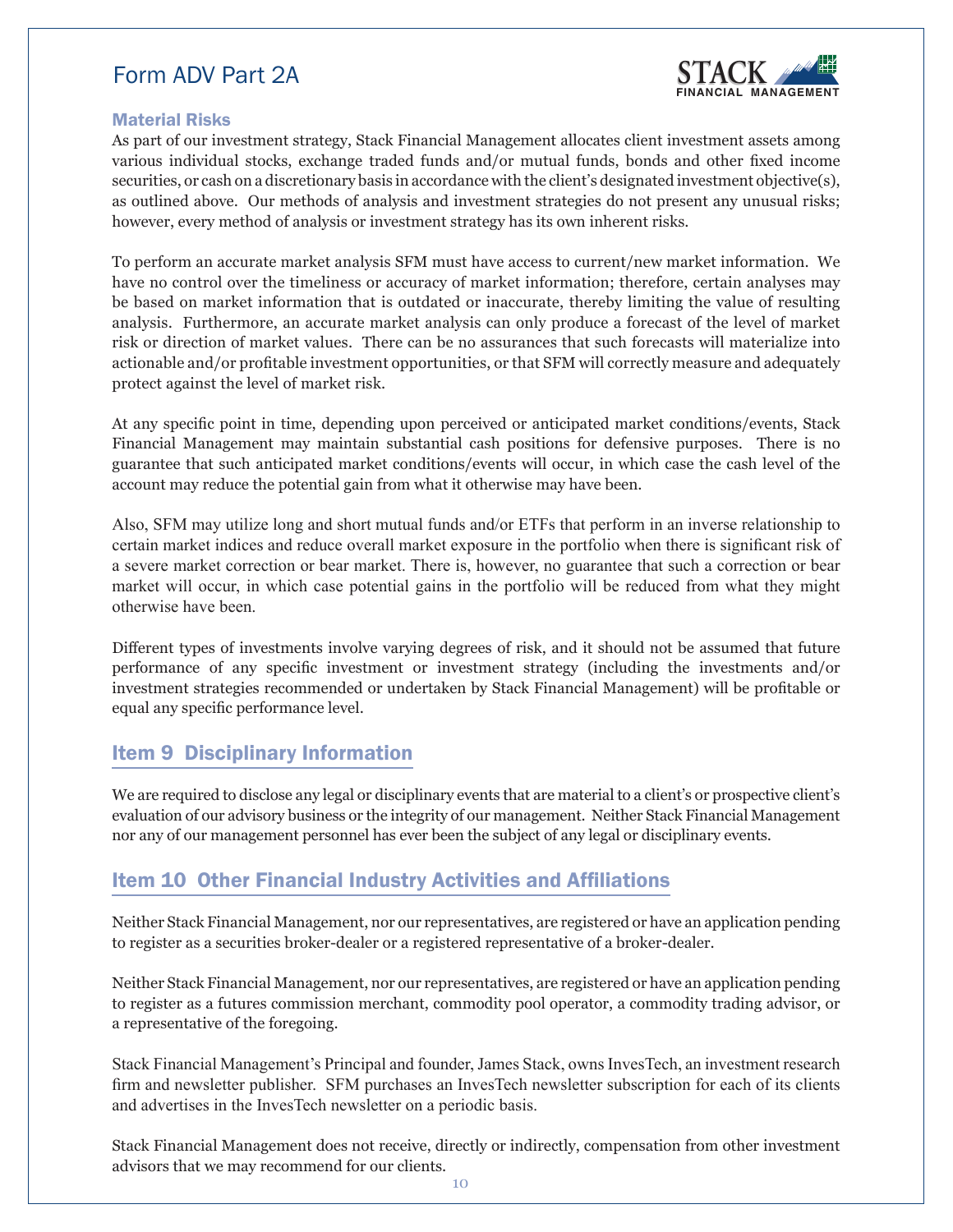

## <span id="page-10-0"></span>Item 11 Code of Ethics, Participation or Interest in Client Transactions and Personal Trading

Stack Financial Management has adopted and maintains an investment policy relative to personal securities transactions. This investment policy is part of our overall Code of Ethics, which serves to establish a standard of business conduct for all of our representatives that is based upon fundamental principles of openness, integrity, honesty and trust – a copy of which is available upon request.

In accordance with Section 204A-1 of the Investment Advisers Act of 1940, we also maintain and enforce written policies reasonably designed to prevent the misuse of material non-public information by SFM or any person associated with SFM.

Neither Stack Financial Management nor any related person of SFM recommends, buys, or sells for client accounts, securities in which SFM or any related person of the Firm has a material financial interest.

Stack Financial Management and/or representatives of SFM *may* buy or sell securities that are also recommended to clients. This situation could present a potential conflict of interest which is addressed in our policies and procedures. For instance, this creates a situation where the Firm and/or its representatives are in a position to materially benefit from the sale or purchase of those securities. Practices such as "scalping" (i.e., a practice whereby the owner of shares of a security recommends that security for investment and then immediately sells it at a profit upon the rise in the market price which follows the recommendation) could take place if SFM did not have adequate policies in place to detect such activities. In addition, adequate policies can help detect insider trading, "front-running" (i.e., personal trades executed prior to those of our clients) and other potentially abusive practices.

Stack Financial Management has a personal securities transaction policy in place to address and monitor the personal securities transactions and securities holdings of each of our "Access Persons." Under that policy, Access Persons and their immediate families are restricted from purchasing or selling any security (other than open-end mutual funds, government-issued securities, annuities, certificates of deposit and money market funds) which SFM or its representatives are actively contemplating trading for clients' accounts until after the transaction has been executed for all clients. Our personal securities transaction policy requires that each Access Person of SFM must provide the Chief Compliance Officer or his/her designee with a written report of their current securities holdings within ten (10) days after becoming an Access Person. Additionally, each Access Person must provide the Chief Compliance Officer or his/her designee with a written report of the Access Person's current securities holdings at least once each twelve (12) month period thereafter on a date that SFM selects; as well as quarterly reports of securities transactions executed during the previous three months. At any time that Stack Financial Management has only one Access Person, he or she shall not be required to submit any securities report described above. Intentional violation of this policy is punishable by, but not limited to, suspension or termination of employment.

Stack Financial Management and/or representatives of SFM *may* buy or sell securities at, or around, the same time as those securities are recommended to clients. This practice creates a situation where SFM and/or representatives of SFM are in a position to materially benefit from the sale or purchase of those securities. Therefore, this situation creates a potential conflict of interest. As indicated above, SFM has a personal securities transaction policy in place to avoid potential conflicts of interest and to monitor the personal securities transactions and securities holdings of each of our Access Persons.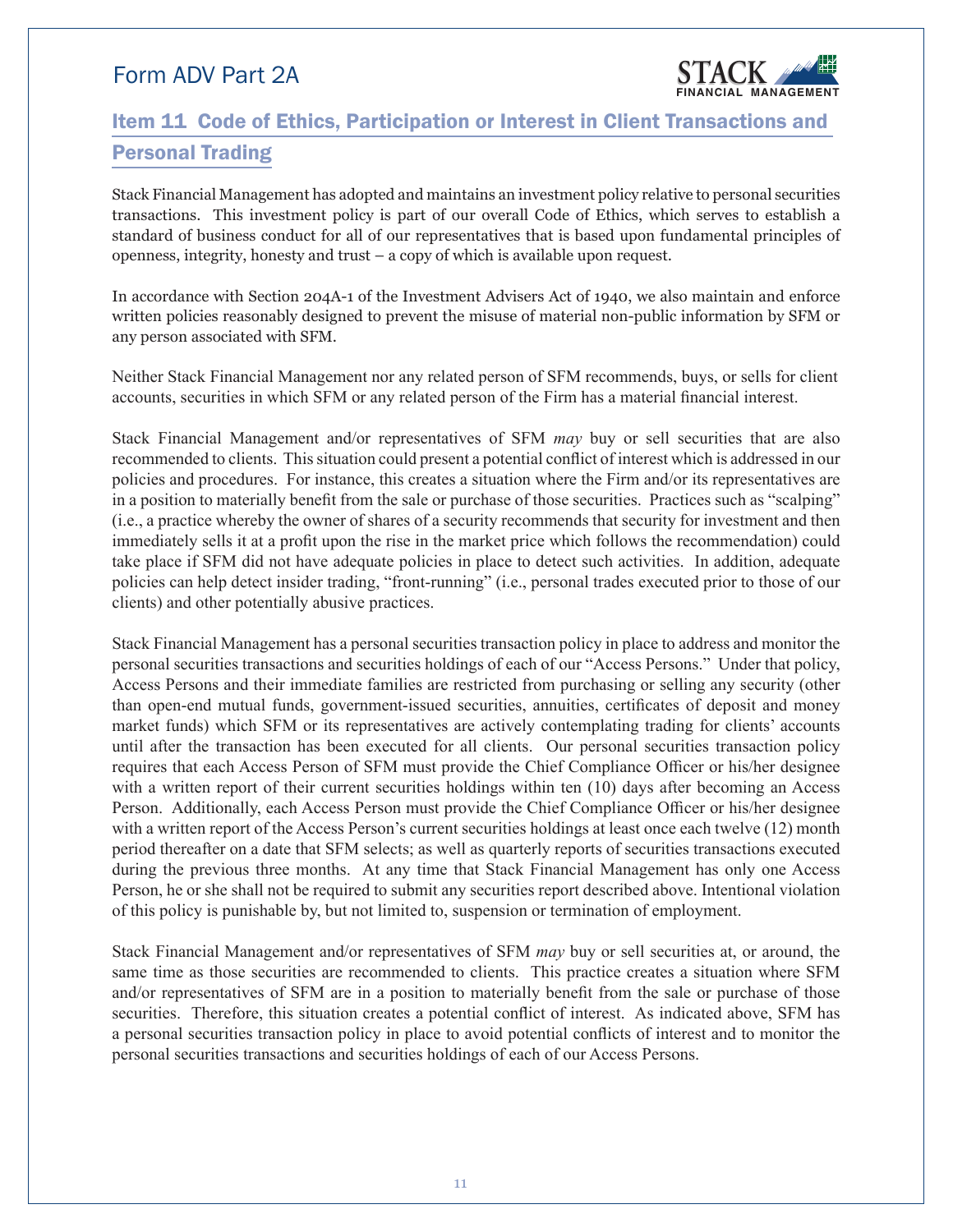

### <span id="page-11-0"></span>Item 12 Brokerage Practices

In the event that the client requests that SFM recommend a broker-dealer/custodian for execution and/ or custodial services, SFM generally recommends that investment advisory accounts be maintained at Schwab. Prior to engaging SFM to provide investment advisory services, the client will be required to enter into a formal *Investment Advisory Agreement* with SFM setting forth the terms and conditions under which SFM shall advise on the client's assets, and a separate custodial/clearing agreement with each designated broker-dealer/custodian.

Factors that SFM considers in recommending Schwab (or any other broker-dealer/custodian to clients) include historical relationship with SFM, financial strength, reputation, execution capabilities, pricing, research, and service. Broker-dealers such as Schwab can charge transaction fees for effecting certain securities transactions (See Item 5 above). To the extent that a transaction fee will be payable by the client to Schwab, the transaction fee shall be in addition to SFM's investment advisory fee referenced in Item 5 above.

To the extent that a transaction fee is payable, SFM shall have a duty to obtain best execution for such transaction. However, that does not mean that the client will not pay a transaction fee that is higher than another qualified broker-dealer might charge to effect the same transaction where SFM determines, in good faith, that the transaction fee is reasonable. In seeking best execution, the determinative factor is not the lowest possible cost, but whether the transaction represents the best qualitative execution, taking into consideration the full range of a broker-dealer's services, including the value of research provided, execution capability, transaction rates, and responsiveness. Accordingly, although SFM will seek competitive rates, it may not necessarily obtain the lowest possible rates for client account transactions.

#### Research and Benefits

Although not a material consideration when determining whether to recommend that a client utilize the services of a particular broker-dealer/custodian, SFM may receive from Schwab (or another broker-dealer/ custodian, investment manager, platform sponsor, mutual fund sponsor, or vendor) without cost (and/or at a discount) support services and/or products, certain of which assist SFM to better monitor and service client accounts maintained at such institutions. Included within the support services that may be obtained by SFM may be investment-related research, pricing information and market data, software and other technology that provide access to client account data, compliance and/or practice management-related publications, discounted or gratis consulting services, discounted and/or gratis attendance at conferences, meetings, and other educational and/or social events, marketing support-including client events, computer hardware and/or software and/or other products used by SFM in furtherance of its investment advisory business operations.

SFM's clients do not pay more for investment transactions effected and/or assets maintained at Schwab as the result of this arrangement. There is no corresponding commitment made by SFM to Schwab, or any other entity, to invest any specific amount or percentage of client assets in any specific mutual funds, securities, or other investment products as a result of the above arrangement.

**SFM's Chief Compliance Officer, Jeanine Morreim, remains available to address any questions that a client or prospective client may have regarding the above arrangements and the corresponding conflict of interest presented by such arrangements.**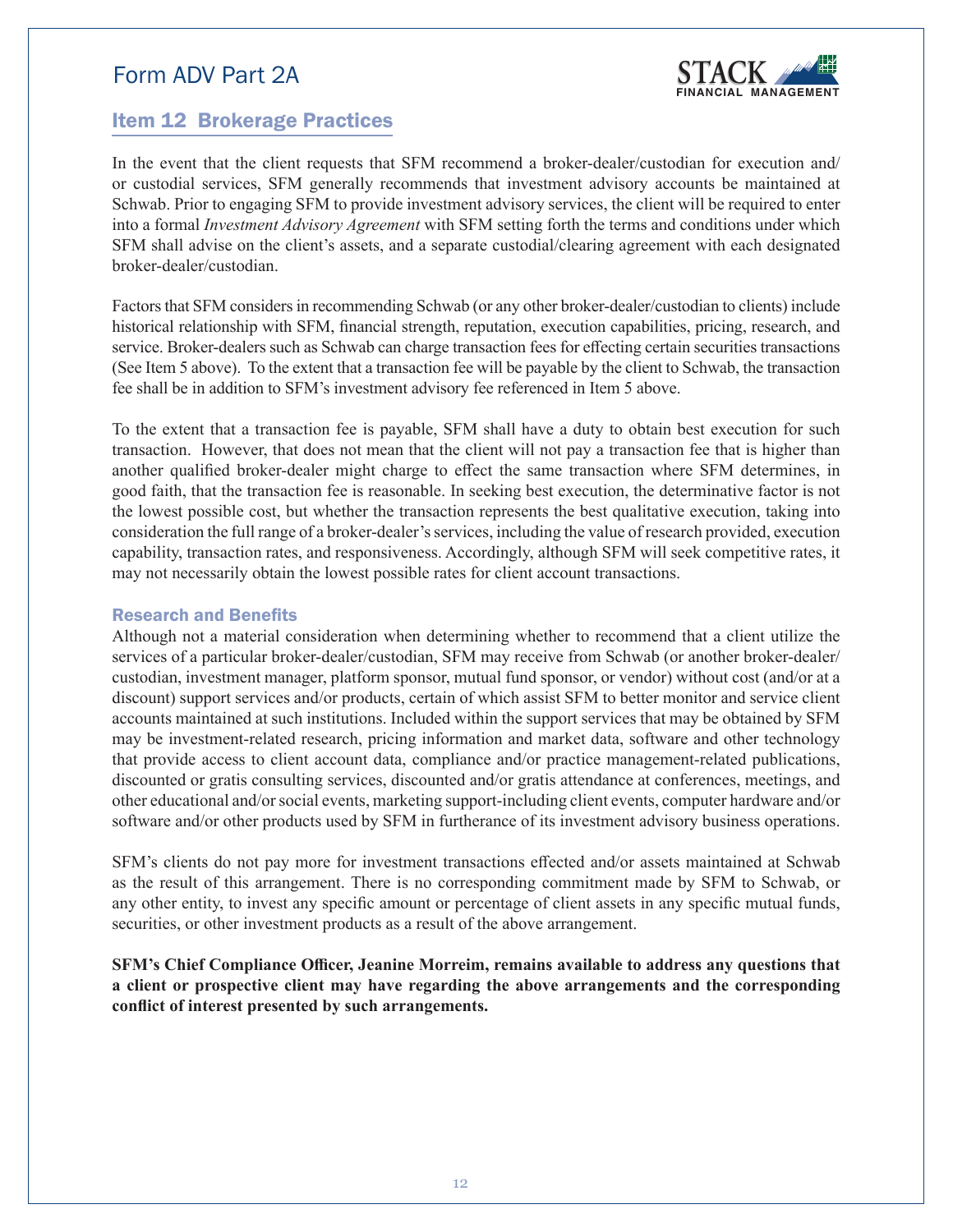

### <span id="page-12-0"></span>Directed Brokerage

SFM recommends that its clients utilize the brokerage and custodial services provided by Schwab. SFM generally does not accept directed brokerage arrangements (but could make exceptions). A directed brokerage arrangement arises when a client requires that account transactions be effected through a specific broker-dealer/custodian, other than one generally recommended by SFM (i.e., Schwab). In such client directed arrangements, the client will negotiate terms and arrangements for their account with that brokerdealer, and SFM will not seek better execution services or prices from other broker-dealers or be able to "batch" the client's transactions for execution through other broker-dealers with orders for other accounts managed by SFM. As a result, a client may pay higher commissions or other transaction costs or greater spreads, or receive less favorable net prices, on transactions for the account than would otherwise be the case. **Please Note**: In the event that the client directs SFM to effect securities transactions for the client's accounts through a specific broker-dealer, the client correspondingly acknowledges that such direction may cause the accounts to incur higher commissions or transaction costs than the accounts would otherwise incur had the client determined to effect account transactions through alternative clearing arrangements that may be available through SFM. **Please Also Note**: Higher transaction costs adversely impact account performance. **Please Further Note**: Transactions for directed accounts will generally be executed following the execution of portfolio transactions for non-directed accounts.

#### Order Aggregation

Transactions for each client account generally will be effected independently, unless SFM decides to purchase or sell the same securities for several clients at approximately the same time. SFM may (but is not obligated to) combine or "batch" such orders for individual equity transactions (including ETFs) with the intention to obtain better price execution or to allocate more equitably among SFM's clients differences in prices and transaction costs that might have occurred had such orders been placed independently. Under this procedure, transactions will be averaged as to price and will be allocated among clients in proportion to the purchase and sale orders placed for each client account on any given day. SFM shall not receive any additional compensation or remuneration as a result of such aggregation.

### Item 13 Review of Accounts

Stack Financial Management has a fiduciary duty to provide services consistent with the client's best interest. SFM's portfolio managers review client portfolios on an ongoing basis to determine if any changes are necessary based upon various factors, including, but not limited to, investment performance, market conditions, fund manager tenure, account additions/withdrawals, and/or a change in the client's investment objective. Based upon these factors, there may be extended periods of time when SFM determines that changes to a client's portfolio are neither necessary, nor prudent. All investment advisory clients are advised that it remains their responsibility to promptly notify us of any changes in their investment objectives and/ or financial situation. All clients (in person, via telephone or via email) are encouraged to review financial planning issues (to the extent applicable), investment objectives and account performance with us on an annual basis.

Clients are provided, at least monthly, with written transaction confirmation notices and regular written summary account statements directly from the broker-dealer/custodian for the client accounts. Stack Financial Management also provides a written quarterly report summarizing account activity and performance.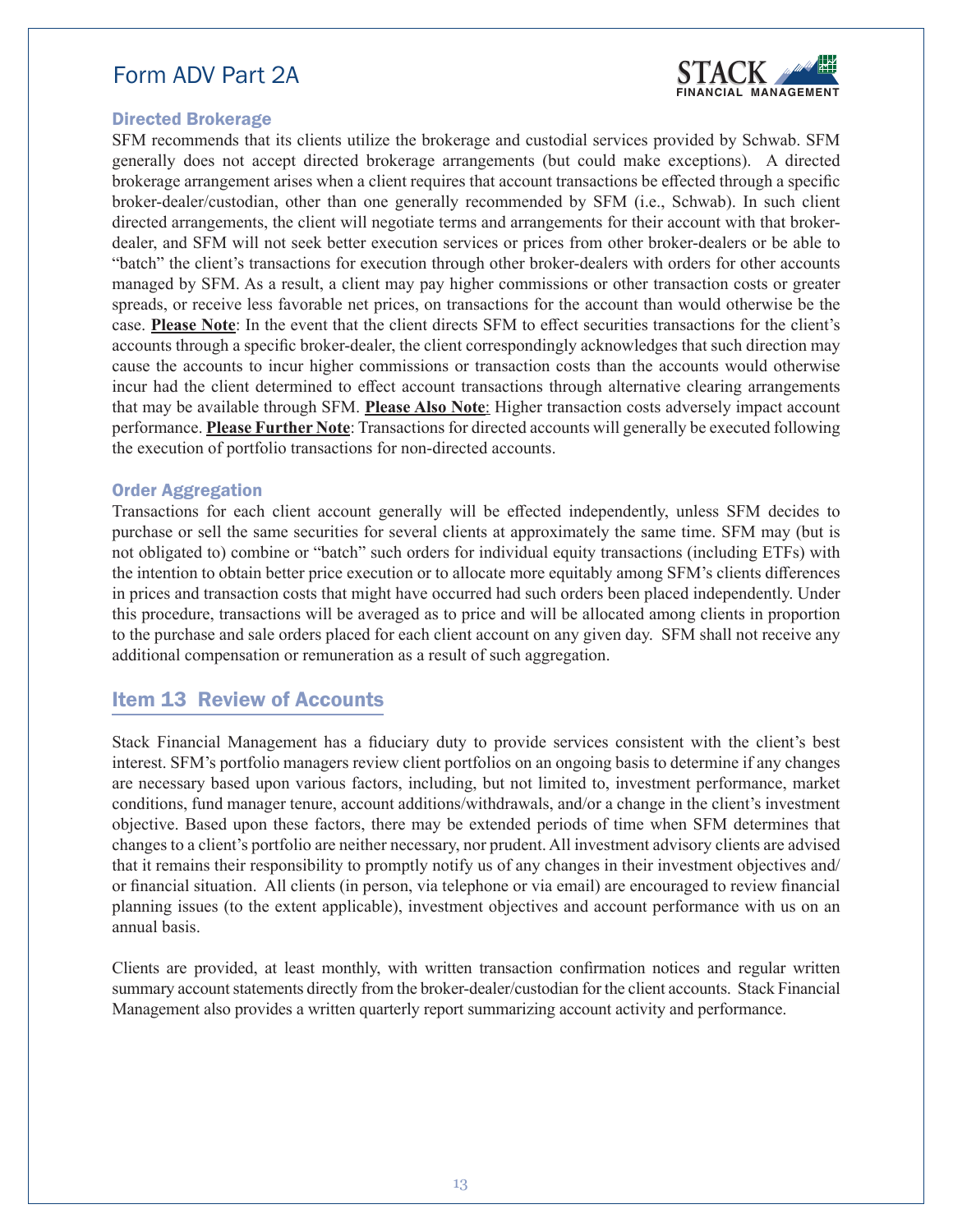

### <span id="page-13-0"></span>Item 14 Client Referrals and Other Compensation

As referenced in Item 12 above, SFM may receive from Schwab, without cost (and/or at a discount), support services and/or products. SFM's clients do not pay more for investment transactions effected and/or assets maintained at Schwab as a result of this arrangement. There is no corresponding commitment made by SFM to Schwab or any other entity to invest any specific amount or percentage of client assets in any specific mutual funds, securities or other investment products as a result of the above arrangements. **SFM's Chief Compliance Officer, Jeanine Morreim, remains available to address any questions that a client or prospective client may have regarding the above arrangement and the corresponding conflict of interest presented by such arrangement.** 

SFM does not maintain solicitor arrangements or pay referral fee compensation to non-employees for new client introductions.

### Item 15 Custody

Stack Financial Management shall have the ability to deduct its advisory fee from the client's custodial account. Clients are provided with written transaction confirmation notices and a written summary account statement directly from the custodian (i.e., Schwab) at least quarterly. **Please Note:** To the extent that Stack Financial Management provides clients with periodic account statements or reports, the client is urged to compare any statement or report provided by SFM with the account statements received from the account custodian. **Please Also Note:** The account custodian does not verify the accuracy of SFM's advisory fee calculation.

In addition, certain clients have established asset transfer authorizations that permit the qualified custodian to rely upon instructions from Stack Financial Management to transfer client funds or securities to third parties. These arrangements are disclosed at ADV Part 1, Item 9, but in accordance with the guidance provided in the SEC's February 21, 2017 *Investment Adviser Association* No-Action Letter, the affected accounts are not subject to an annual surprise CPA examination.

**SFM's Chief Compliance Officer, Jeanine Morreim, remains available to address any questions that a client or prospective client may have regarding custody-related issues.**

### Item 16 Investment Discretion

The client can determine to engage Stack Financial Management to provide investment advisory services on a discretionary basis. Prior to SFM assuming discretionary authority over a client's account, the client shall be required to execute an SFM *Investment Advisory Agreement* and a separate Schwab Limited Power of Attorney form, naming SFM as the client's attorney and agent in fact, granting SFM full authority to buy, sell, or otherwise effect investment transactions involving the assets in the client's name found in the discretionary account.

Clients who engage us on a discretionary basis may, at any time, impose restrictions in writing on our discretionary authority (i.e., limit the types/amounts of particular securities purchased for their account, exclude the ability to purchase securities with an inverse relationship to market indices, etc.).